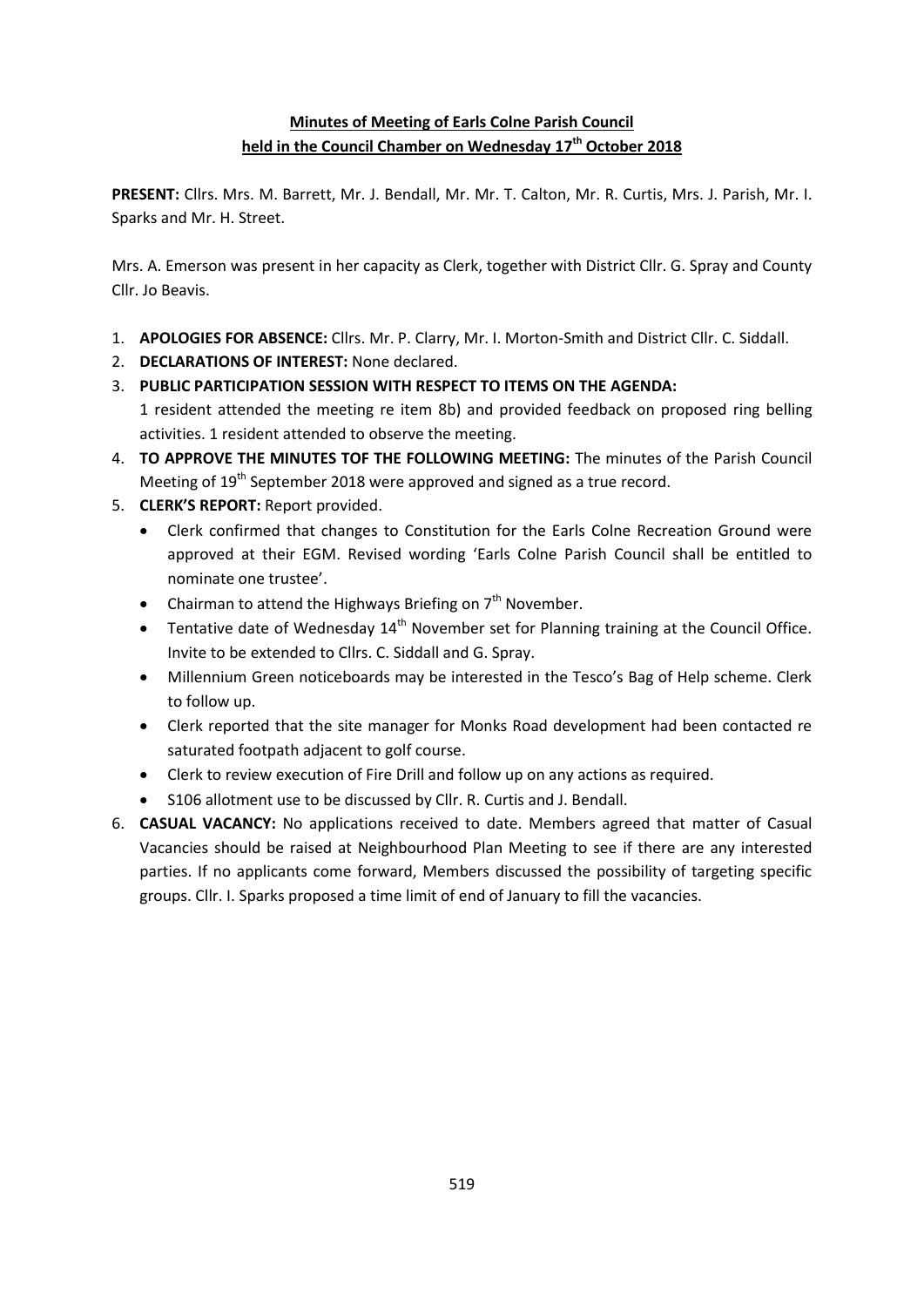## 7. **PLANNING:**

a) Decisions reached by Braintree District Council as follows:-

| <b>Application No.</b> | <b>Description</b>                               | Location               | <b>Decision</b> |
|------------------------|--------------------------------------------------|------------------------|-----------------|
| 17/00140/VAR           | Application for a non-material amendment         | Land<br>Adjacent<br>To | Application     |
|                        | following grant of planning permission           | Colne House Station    | Permitted       |
|                        | 17/00140/VAR - to amend wording of               | Road                   |                 |
|                        | condition 1 to allow implentation of approved    |                        |                 |
|                        | access detail                                    |                        |                 |
|                        |                                                  |                        |                 |
| 18/00208/TPO           | Notice of intent to carry out works to tree      | The Ark 18 Park Lane   | Application     |
|                        | protected by Tree Preservation Order 43/01 -     |                        | Refused         |
|                        | Conifer (T2) - Fell to ground level              |                        |                 |
| 18/00199/TPOCON        | Notice of intent to carry out works to tree in a | 1 High Street          | Application     |
|                        | Conservation Area - Fell a Magnolia tree         |                        | Permitted       |
|                        |                                                  |                        |                 |
| 18/01312/FUL           | Single storey rear extension and conversion      | 15 Park Lane           | Application     |
|                        | of outbuilding                                   |                        | Permitted       |
|                        |                                                  |                        |                 |
| 18/01314/PLD           | Application<br>for<br>proposed<br>lawful<br>a    | Turnip<br>Cottage<br>2 | Application     |
|                        | development certificate - Detached single        | <b>Curds Road</b>      | Permitted       |
|                        | storey outbuilding                               |                        |                 |
| 18/01232/DAC           | Application for approval of details reserved     | Essex Air Ambulance    | Application     |
|                        | by condition no. 7 of approved application       |                        | Permitted       |
|                        | 09/00548/FUL.                                    | HQ The Airfield        |                 |
|                        |                                                  |                        |                 |
| 18/00858/FUL           | Demolition of an existing office/workshop/pig    | Peartree<br>Hall       | Application     |
|                        | stye and erection of a detached single storey    | Coggeshall Road        | Permitted       |
|                        | annexe.                                          |                        |                 |

## b) Current Applications were reviewed by the Parish Council as follows:-

| <b>Application No.</b> | <b>Description</b>                                | Location               | <b>Parish Council</b> |
|------------------------|---------------------------------------------------|------------------------|-----------------------|
|                        |                                                   |                        | <b>Decision</b>       |
| 18/00254/TPOCON        | Notice of intent to carry out works to tree in a  | Earls Colne Primary    | No objection          |
|                        | Conservation Area - Beech (T1) - Reduce crown     | School, Park Lane      |                       |
|                        | by 3-4 metres to all aspects and crown thin by    |                        |                       |
|                        | 10%. The tree has a large fruiting body believed  |                        |                       |
|                        | to be Ganoderma australe which has caused         |                        |                       |
|                        | hollowness within the main stem, revealed by a    |                        |                       |
|                        | recent PiCUS Sonic Tomography survey.             |                        |                       |
| 18/01699/FUL           | Change of use of grassed area to storage of       | <b>Blackwells Yard</b> | No objection          |
|                        | vehicles and containers on permeable paving.      | Coggeshall Road        |                       |
| 18/01791/FUL           | agricultural building-<br>(Revised<br>Erection of | Land Adjacent          | No objection          |
|                        | scheme)                                           | Stonebridge House,     |                       |
|                        |                                                   | <b>Halstead Road</b>   |                       |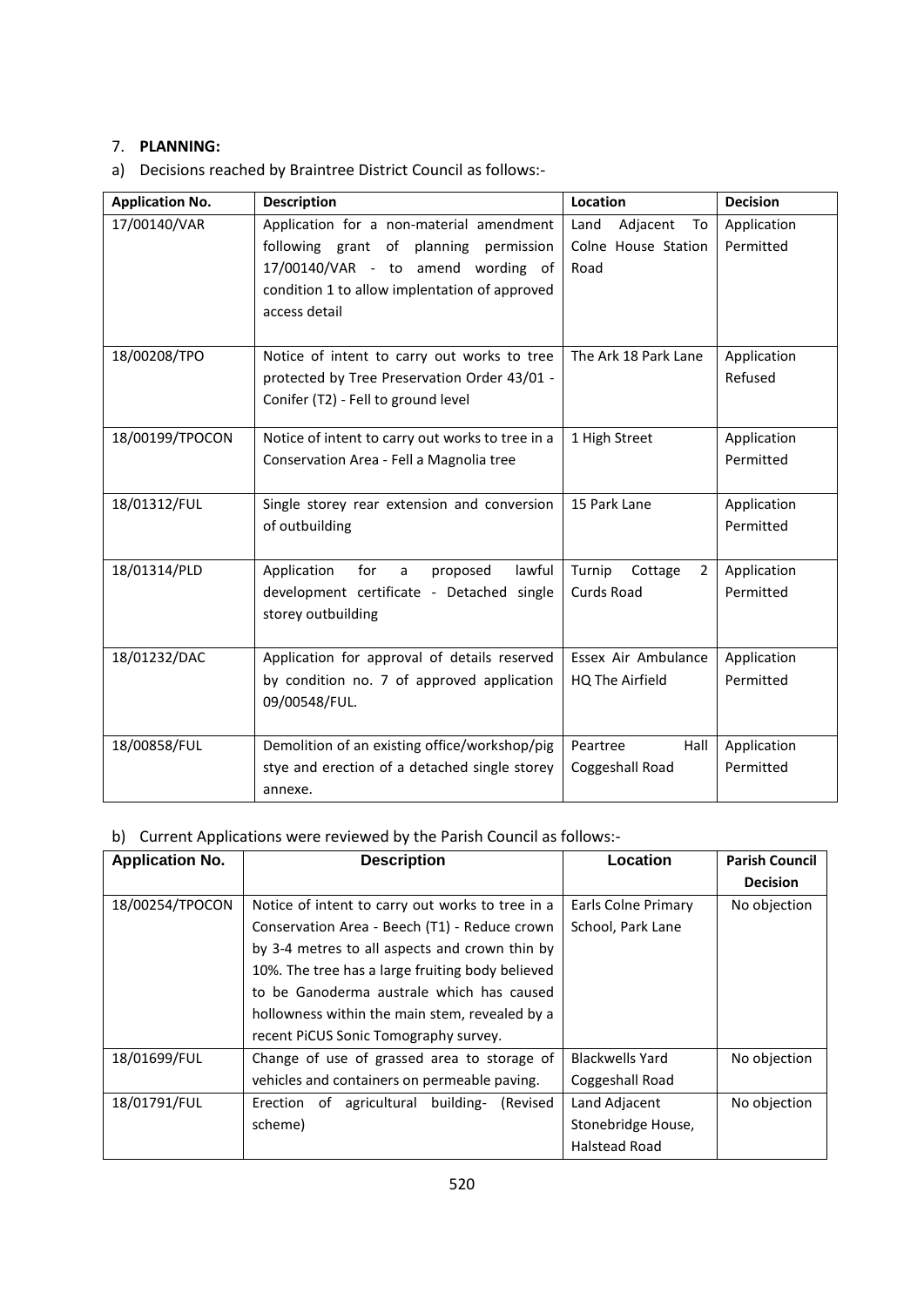- c) Cllr. J. Parish will be responsible for planning matters to be presented at next Parish Council Meeting.
- d) Cllr. G. Spray updated Members on discussion with Chris Paggi re quality of planning documentation. BDC have advised that they are unable to standardise documentation due to variation in applications.
- e) Cllr. G. Spray provided an update on the impact of the new housing methodology that the Ministry of Housing, Communities & Local Government issued during the summer. Under this method approved housing that is unlikely to be delivered is to be removed from calculations, although their approval as planning applications still stands. The methodology is currently under review by the Ministry following a number of challenges encountered when applying it. BDC Planning Team has taken legal advice on its application and it has been advised that it does not impact the Local Plan. It is unclear whether the new method will impact Appeals.

#### 8. **MEMBER'S REPORTS:**

- a) Cllr. I. Sparks reported on the BDC Commemorative Tree Planting at Halstead, attended by himself and Cllr. J. Parish.
- b) Cllr. I. Sparks updated members on the plan for Remembrance Day. As the Women's Institute are unable to assist with catering due to other commitments, refreshments will be available at the Con Club where tea/coffee/cakes/biscuits will be served alongside the Con Club curry. Members asked to provide a cake for this event. Flight Timber will be providing wood for the Beacon at the Airfield.

An update was provided on muffled bells and the logistics of this on Remembrance Sunday. It was agreed that muffled bells would not be rung. Clerk to contact Church Clock team to see if incorrect chime could be resolved when clock accuracy checked for Remembrance Sunday.

- 9. **CHRISTMAS CAROL EVENT:** Members encouraged to attend the planning meeting on Tuesday  $6<sup>th</sup>$  November at 7pm. Reminder to all that the Christmas event is on Tuesday 11<sup>th</sup> December this year.
- 10. **NEIGHBOURHOOD PLAN:** Cllr. T. Calton provided an update on the NP. Meeting held with Jan Stobart who has been commissioned by BDC to assist parishes in preparing their plans. Feedback from Jan was that a NP takes between 18-24months to develop. Format of public meeting on  $24<sup>th</sup>$  October discussed and objectives reviewed. It was agreed that attendees would be asked to sign up on the night for the steering committee and various task groups. Cllrs. H. Street and M. Barrett volunteered to assist Cllrs T. Calton and I. Morton-Smith with parish council responsibilities as they relate to the NP.
- 11. **COMMUNITY INITIATIVE FUND:** Cllr. I. Morton-Smith met with Wicksteed to discuss various options re the playground at the Recreation Club and at Reuben's Walk. Unfortunately the Parish Council are unable to pursue the Community Initiative Fund this year as still waiting for feedback from Wicksteed.
- 12. **ELECTRIC CAR CHARGING POINTS:** Cllr. H. Street provided an update on electric car charging points. Members discussed the possibility of issuing a questionnaire to residents to canvas views on electric cars. After discussion, it was agreed by Members to defer action until later in the year as our current priority is to engage residents about the NP. Questionnaire may be included as part of Annual Report distribution. In the meantime, Cllr. Street will follow up with companies to get a no obligation survey conducted to establish installation is viable in the village.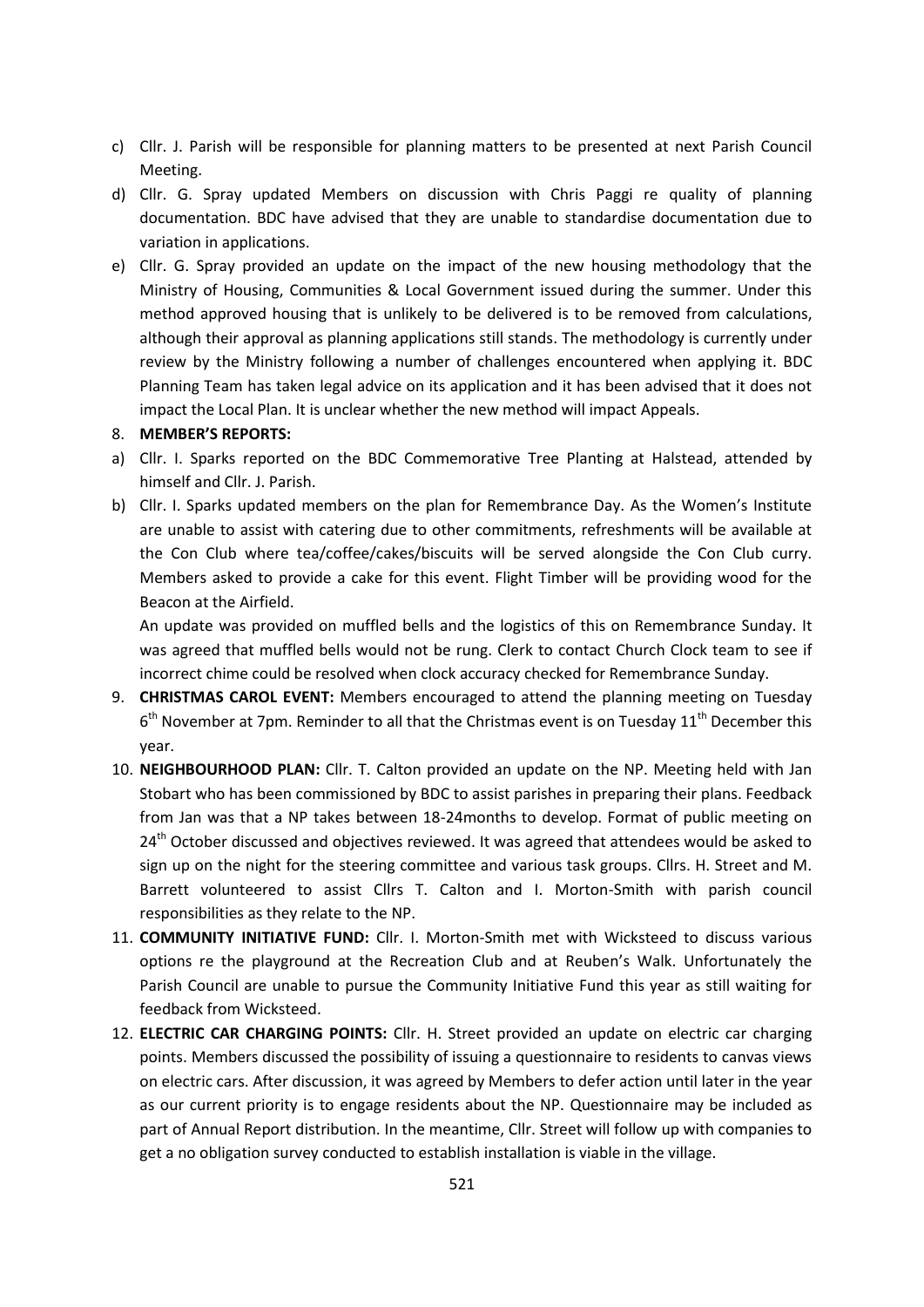### 13. **REVIEW OF GENERAL POLICIES:**

- a) Complaints Policy Members agreed to adopt the Complaints Policy for one further year. Next review to be conducted October 2019.
- b) Disciplinary and Grievance Policy Members agreed to adopt the Disciplinary and Grievance Policy for one further year. Next review to be conducted October 2019.
- 14. **COMMUNITY WORKER:** No matters reported.
- 15. **PUBLIC DISTURBANCE OUTSIDE DRAPERS:** Members discussed recent correspondence and Cllr. G. Spray updated all on action taken by Police and Licensing teams.
- 16. **FUNDING FOR WI MEMORIAL GARDEN:** Members agreed to provide £200 to cover Memorial Garden planting costs until March 2019, with this being considered as part of annual budget process going forward. Members happy to accept historical invoices if available. All claims to be supported by invoices and reimbursed on submission of relevant paperwork.
- 17. **APPOINTMENT OF TRUSTEE TO EARLS COLNE AND HALSTEAD EDUCATIONAL CHARITY:** Cllr. J. Parish to represent Parish Council.
- 18. **ESSEX COUNTY COUNCIL MATTERS:**
- **a)** Report on Highway Cluster Meeting Cllr. J. Beavis provided an overview of the first Highway Cluster Meeting which was well attended. Each County Councillor has been assigned a support officer for Highways specifically. Cllr. J. Beavis also touched on the Highways Panel. Beginning to see savings filter through as a result of the increased use of Highway Gangs. Priorities are clearer and the agenda is prepared in line with those priorities. Chairman reported that he has advised the Clerk to use the Highways Rangers to cover jobs that our staff are unable to action.
- **b)** Correspondence re Highways from ECC to BDC Chairman summarised content of letters sent recently to ECC and BDC on highways issues along with the responses that the Parish Council had received. Members agreed that no response would be sent to ECC or BDC. Cllrs. H. Street, I. Sparks and J. Bendall will meet to discuss response to Overview & Scrutiny Committee.
- **c)** Pilot Devolution Scheme Parish Council have expressed their interest in joining the pilot scheme.
- 19. **CAR PARK AND PUBLIC CONVENIENCES:** No matters reported.
- 20. **BRAINTREE DISTRICT COUNCIL MATTERS:** No matters reported.

### 21. **VILLAGE HALL:**

- a) Risk Assessment Members reviewed the Village Hall Risk Assessment and approved actions.
- b) Fire Policy Members agreed to adopt the Fire Policy for a further year. Next review to be held October 2019.
- c) Conditions of Hire Members agreed to adopt the Conditions of Hire for a further year. Next review to be held October 2019.
- d) Licence It was agreed to continue existing Licence with bar service outsourced to Bruce Pasco. Next review to be held October 2019.
- e) Hire Charges 2019/20 Members agreed to freeze hire charges for a further year. Next review to be held October 2019.
- 22. **HEALTH AND SAFETY:** Members agreed to adopt proposed Health & Safety Policy for a further year. The Chairman approved the policy. Next review to be held October 2019.

### **23. FINANCE:**

a) Members approved the payment of invoices for October and reviewed the Actual/Forecast figures for the year.